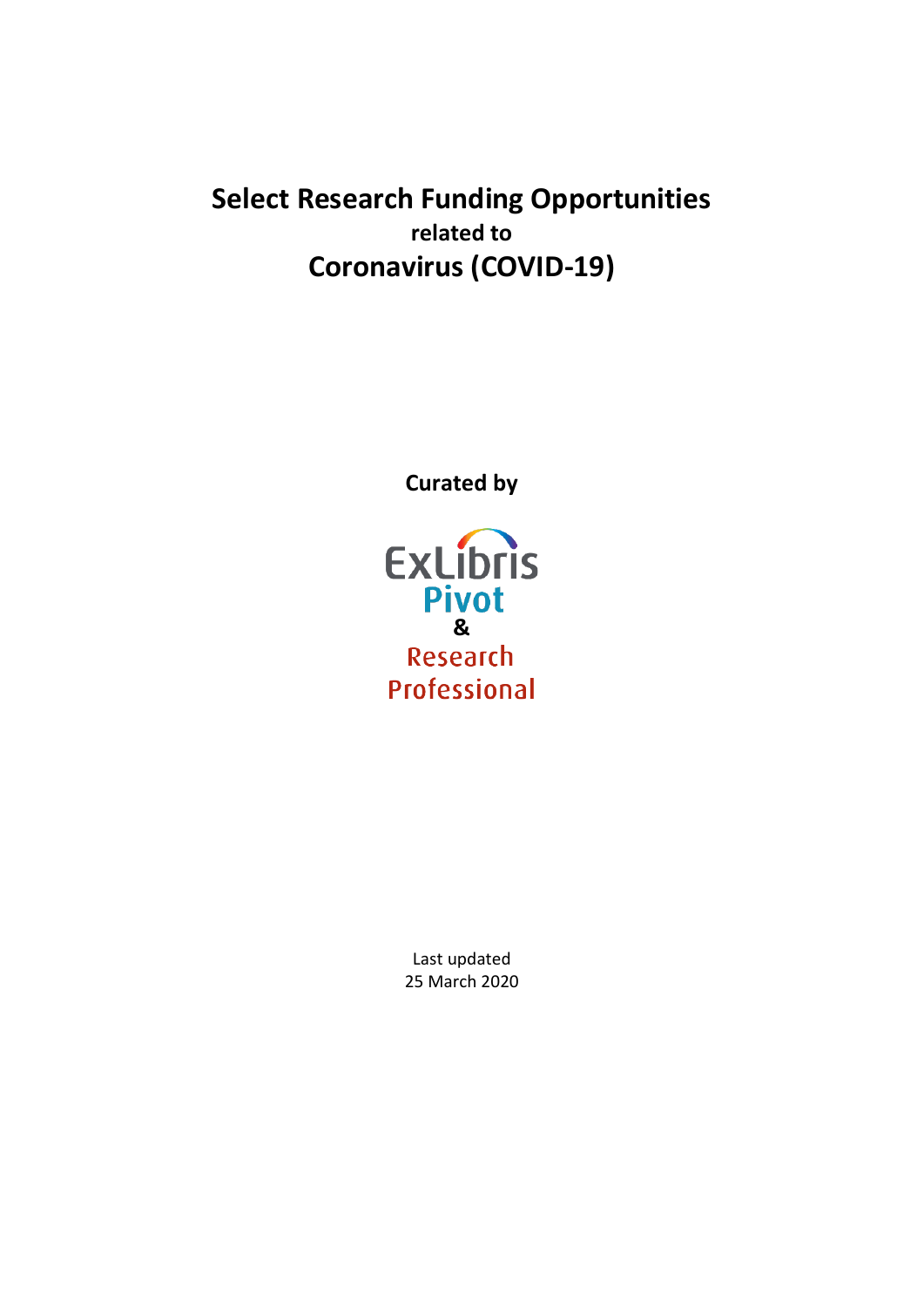### **Research Funding Opportunities**

## **[IMI2-2020-21-01 development of therapeutics and diagnostics](https://ec.europa.eu/info/funding-tenders/opportunities/portal/screen/opportunities/topic-details/imi2-2020-21-01;freeTextSearchKeyword=H2020-JTI-IMI2-2020-21-single-stage;typeCodes=0,1;statusCodes=31094501,31094502,31094503;programCode=null;programDivisionCode=null;focusAreaCode=null;crossCuttingPriorityCode=null;callCode=Default;sortQuery=openingDate;orderBy=asc;onlyTenders=false;topicListKey=topicSearchTablePageState)  [combatting coronavirus infections](https://ec.europa.eu/info/funding-tenders/opportunities/portal/screen/opportunities/topic-details/imi2-2020-21-01;freeTextSearchKeyword=H2020-JTI-IMI2-2020-21-single-stage;typeCodes=0,1;statusCodes=31094501,31094502,31094503;programCode=null;programDivisionCode=null;focusAreaCode=null;crossCuttingPriorityCode=null;callCode=Default;sortQuery=openingDate;orderBy=asc;onlyTenders=false;topicListKey=topicSearchTablePageState)**

### **Innovative Medicines Initiative Joint Undertaking, European Union and others**

This aims to advance the knowledge on COVID-19 and more widely on the coronavirus family with the aim of contributing to an efficient patient management or public health preparedness and response to current and future outbreaks of coronavirus infection. The total budget is worth €45 million.

**Closing date: 31 Mar 20** <https://www.researchprofessional.com/funding/opportunity/2485674> [https://pivot.proquest.com/funding\\_opps/198576](https://pivot.proquest.com/funding_opps/198576)

## **TechForce19 – [deploy technology to help vulnerable people](https://techforce19.uk/#About)  [isolated by COVID-19](https://techforce19.uk/#About)**

### **Department of Health and Social Care including NIHR (UK)**

This enables innovators to test solutions that can support the elderly, vulnerable and self-isolating as COVID-19 continues to spread. The total budget is £500,000 for grants worth up to £25,000 each to develop and test solutions.

**Closing date: 31 Mar 20** <https://www.researchprofessional.com/funding/opportunity/2501112>

## **[MRFF coronavirus research response -](https://nhmrc.gov.au/funding/find-funding/mrff-coronavirus-research-response-2020-antiviral-development-covid-19-grant-opportunity) 2020 antiviral [development for COVID-19](https://nhmrc.gov.au/funding/find-funding/mrff-coronavirus-research-response-2020-antiviral-development-covid-19-grant-opportunity)**

### **National Health and Medical Research Council (Australia)**

This supports research on identifying antiviral candidates targeting SARS-CoV-2 and accelerating promising effective treatments that can be made available to treat Australians infected by SARS-CoV-2. The budget is AUD 8 million.

**Closing date: 08 Apr 20** <https://www.researchprofessional.com/funding/opportunity/2501302>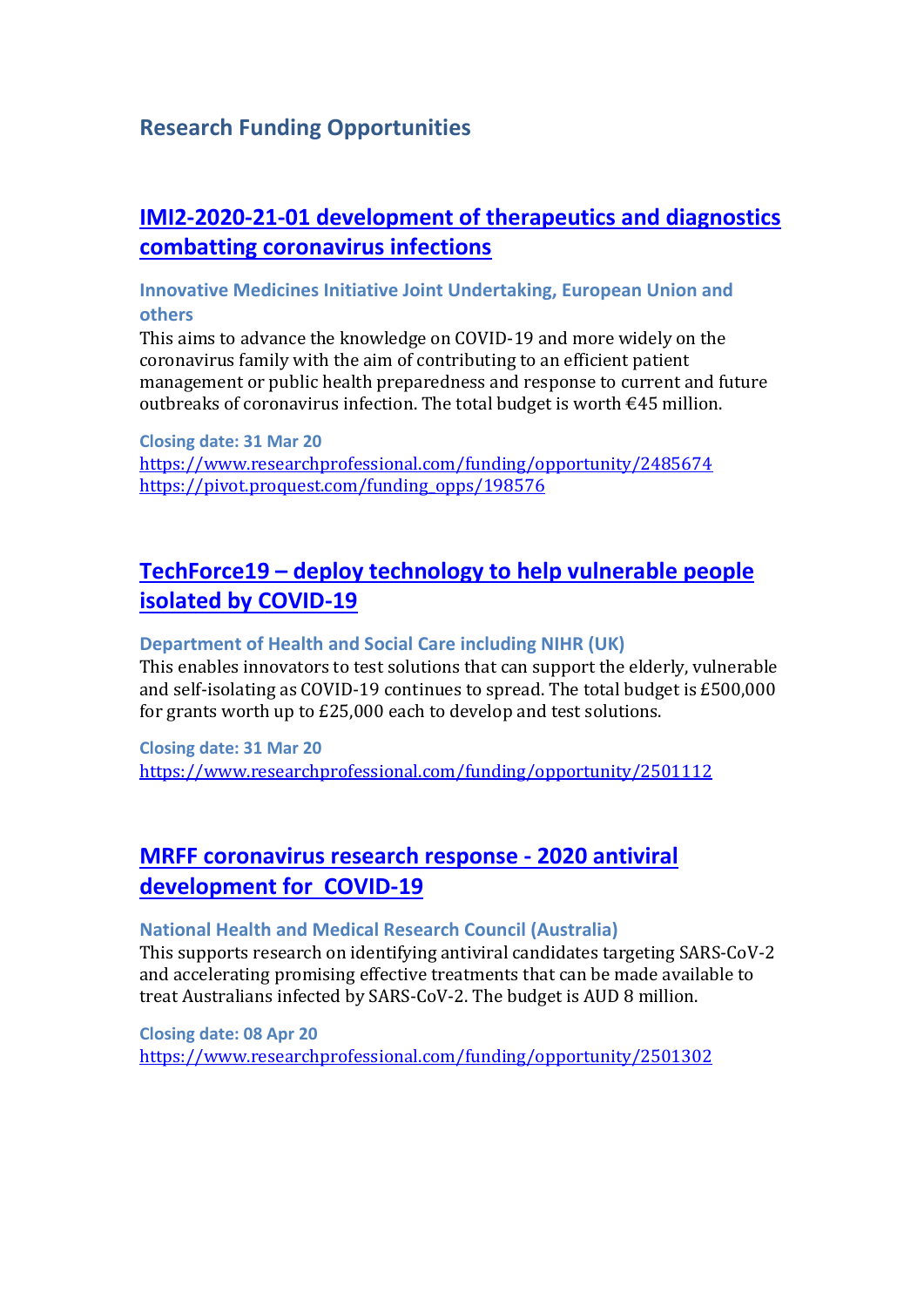## **[COVID-19 pandemic rapid response funding](https://www.hrb.ie/funding/funding-schemes/all-funding-schemes/grant/pre-call-announcement-covid-19-pandemic-rapid-response-funding-cov19-2020/)**

#### **Health Research Board, Ireland**

The Health Research Board invites applications for its COVID-19 pandemic rapid response funding. This supports research that will provide evidence for the national and global efforts to deal with the virus outbreak. The scope covers medical countermeasures, health service readiness, and social and political countermeasures to COVID-19. Projects of imm[edia](https://pivot.proquest.com/funding_opps/198578)te relevance will be prioritized over those with longer-term outlook. Grants are worth up to  $\epsilon$ 200,000 each over six to 24 months.

**Closing date: 07 Apr 20** <https://www.researchprofessional.com/funding/opportunity/2499884> [https://pivot.proquest.com/funding\\_opps/198578](https://pivot.proquest.com/funding_opps/198578)

## **MRFF – [2020 respiratory medicine clinical trials research on](https://www.grants.gov.au/?event=public.GO.show&GOUUID=341E3C7A-9516-311D-915D5D11DFB9AAB4&keyword=go3817)  [COVID-19](https://www.grants.gov.au/?event=public.GO.show&GOUUID=341E3C7A-9516-311D-915D5D11DFB9AAB4&keyword=go3817)**

### **National Health and Medical Research Council (Australia)**

This supports clinical trials to accelerate the implementation of treatments for severe acute respiratory distress in patients affected by COVID-19. The budget is AUD 5 million.

**Closing date: 06 Apr 20** <https://www.researchprofessional.com/funding/opportunity/2500819>

## **Notice of special interest – [clinical and translational science](https://grants.nih.gov/grants/guide/notice-files/NOT-TR-20-011.html)  [award programme applications to address 2019 novel](https://grants.nih.gov/grants/guide/notice-files/NOT-TR-20-011.html)  [coronavirus public health need](https://grants.nih.gov/grants/guide/notice-files/NOT-TR-20-011.html)**

### **NIH: National Center for Advancing Translational Sciences (United States)**

This supports research on the 2019 novel coronavirus, with a particular focus on the use of informatics solutions to diagnose cases and advancing the translation of research findings into diagnostics, therapeutics and vaccines. The project duration is limited to the remaining active budget period for the parent award.

**Closing date: 04 May 20** <https://www.researchprofessional.com/funding/opportunity/2501310> [https://pivot.proquest.com/funding\\_opps/198765](https://pivot.proquest.com/funding_opps/198765)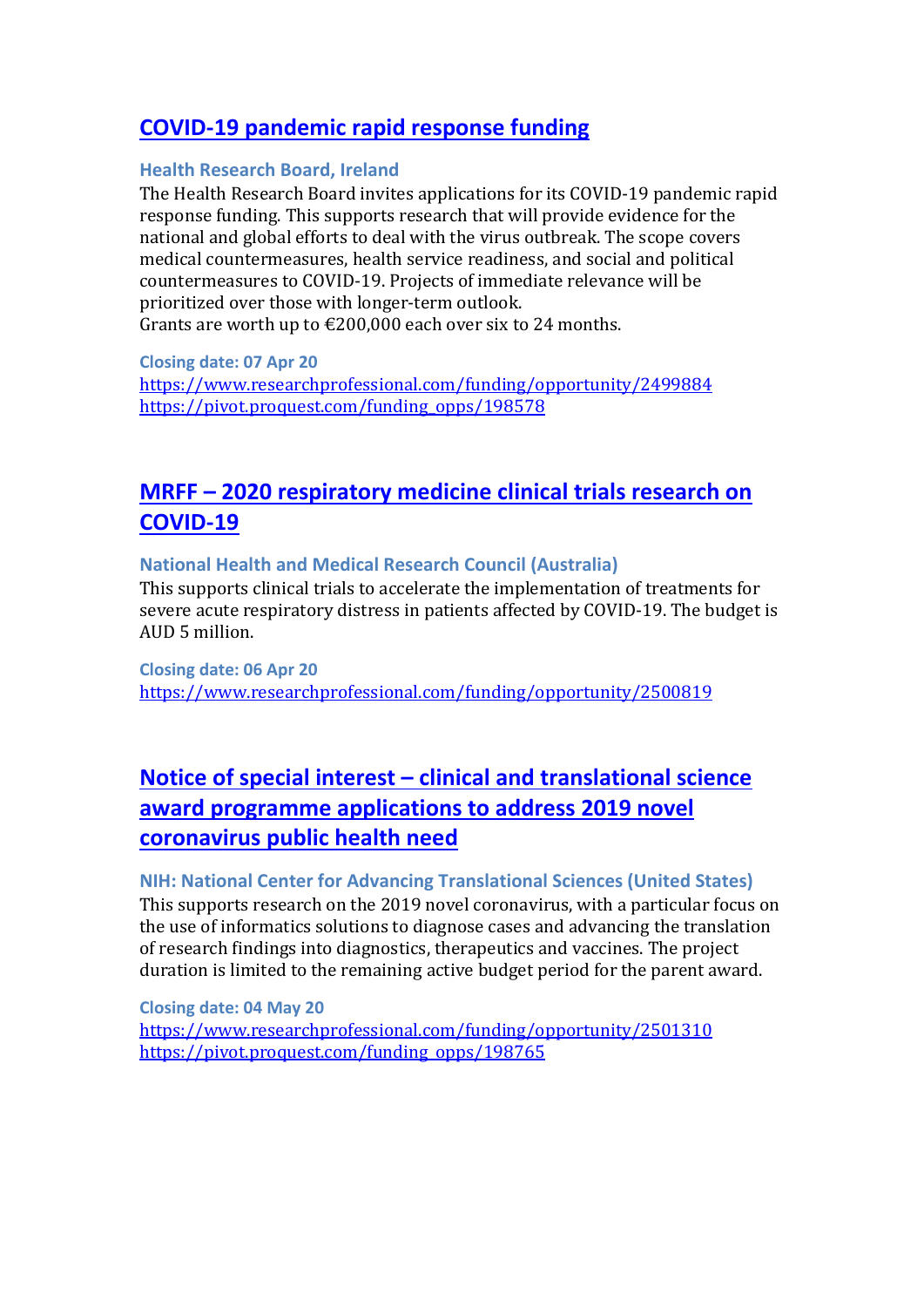## **[Call for research on COVID-19](https://www.bmbf.de/foerderungen/bekanntmachung-2865.html)**

### **German Federal Ministry of Education and Research | Bundesministerium für Bildung und Forschung**

This supports research projects and clinical trials on COVID-19. Grants are worth up to €2 million per project over 18 months.

**Closing date: 11 May 20**

<https://www.researchprofessional.com/funding/opportunity/2493851>

### **[NYC COVID-19 Response & Impact Fund](https://www.carnegie.org/news/articles/nyv-covid-19-response-impact-fund-launched-support-new-york-city-nonprofit-organizations/?utm_source=Carnegie+Corporation+of+New+York&utm_campaign=d827b48162-CCNY_Email_VG_Response_03_21_2020&utm_medium=email&utm_ter)**

### **Carnegie Corporation of New York (United States)**

Launch of the NYC COVID-19 Response & Impact Fund to support New York Citybased social services and arts and cultural organizations that have been affected by the current coronavirus public health crisis. The new \$75 million fund will provide grants and interest-free loans to small and mid-size nonprofits to help them respond to emerging needs, cover losses associated with the disruption of their operations, and help them continue their critical work. Eligibility: 501(c)3 nonprofit organization based in New York City

**Closing date: 30 May 20** <https://www.researchprofessional.com/funding/opportunity/2493851>

## **[Travel and subsistence funding to support LMIC engagement](https://www.nihr.ac.uk/funding/travel-and-subsistence-funding-to-support-lmic-engagement-during-the-covid-19-outbreak/24407)  [during the COVID-19 outbreak](https://www.nihr.ac.uk/funding/travel-and-subsistence-funding-to-support-lmic-engagement-during-the-covid-19-outbreak/24407)**

### **Department of Health and Social Care including NIHR (UK)**

This provides travel and subsistence funding to appropriately qualified public health professionals, clinicians and academics who wish to offer science and technical advice to support the immediate response to COVID-19 in low and middle-income countries. Funding covers travel, accommodation and meals.

**Closing date: 31 Dec 20** <https://www.researchprofessional.com/funding/opportunity/2499505> [https://pivot.proquest.com/funding\\_opps/198579](https://pivot.proquest.com/funding_opps/198579)

## **Notice of special interest – [administrative supplements and](https://grants.nih.gov/grants/guide/notice-files/NOT-DA-20-047.html)  [urgent competitive revisions for research on the 2019 novel](https://grants.nih.gov/grants/guide/notice-files/NOT-DA-20-047.html)  [coronavirus](https://grants.nih.gov/grants/guide/notice-files/NOT-DA-20-047.html)**

### **NIH: National Institute on Drug Abuse (United States)**

These provide revision funding to active grants to address research collecting and examining data on the risks and outcomes for COVID-19 infection in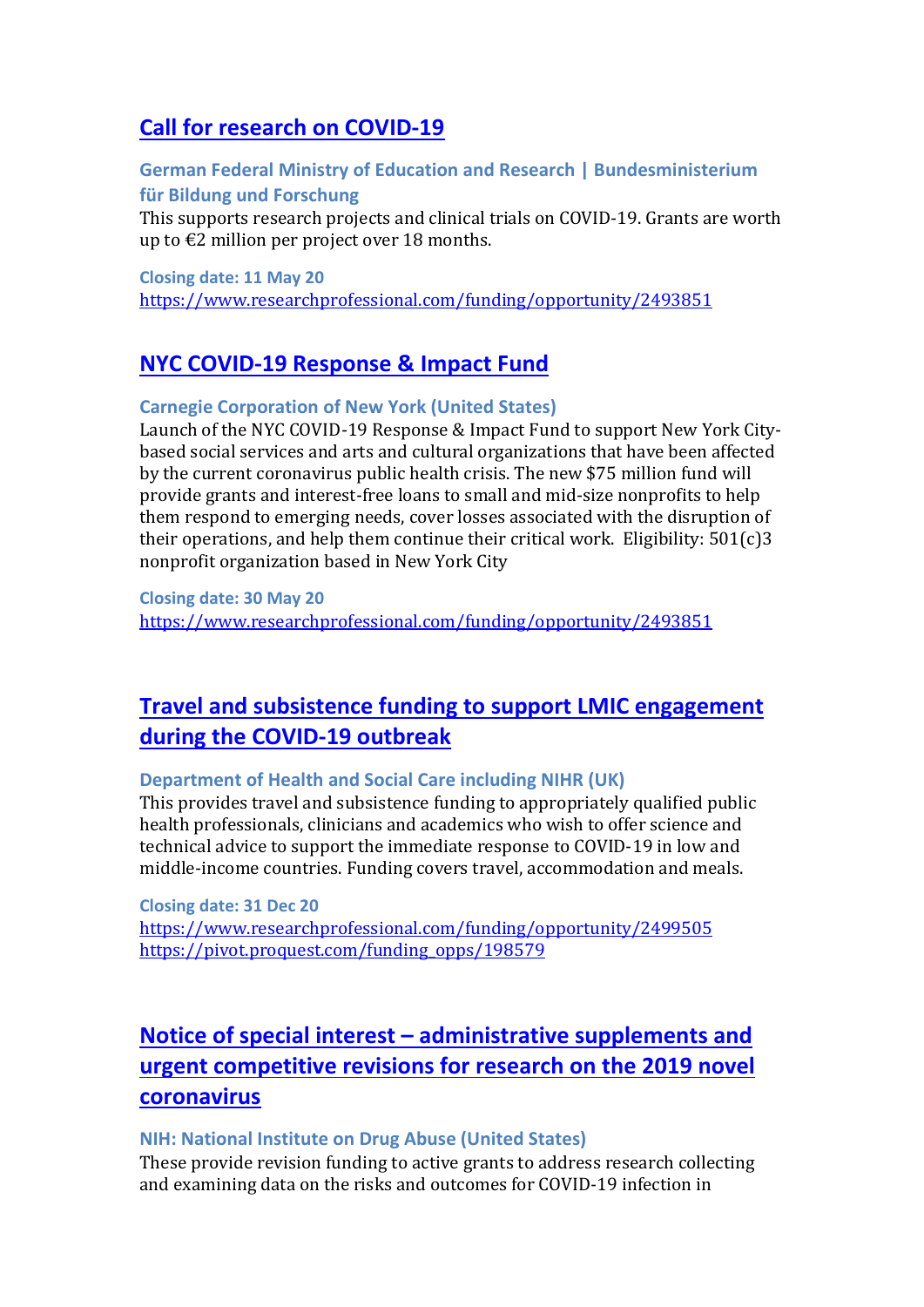individuals suffering from substance use disorders. Supplements are worth up to USD 100,000 each per year for a maximum period of two years.

**Closing date: 31 Mar 21** <https://www.researchprofessional.com/funding/opportunity/2500082/> [https://pivot.proquest.com/funding\\_opps/198604](https://pivot.proquest.com/funding_opps/198604)

## **[Urgent competitive revisions for research on the 2019 novel](https://grants.nih.gov/grants/guide/notice-files/NOT-AI-20-030.html)  [coronavirus](https://grants.nih.gov/grants/guide/notice-files/NOT-AI-20-030.html)**

**NIH: National Institute of Allergy and Infectious Diseases (United States)** This supports incorporation of data from the 2019 novel coronavirus into ongoing research efforts to develop predictive models for the spread of coronaviruses and related pathogens. The maximum project period is two years.

**Closing date: None** <https://www.researchprofessional.com/funding/opportunity/2500082/> https://pivot.proquest.com/funding\_opps/198356

## **[Notice of Special Interest \(NOSI\): Availability of Administrative](https://grants.nih.gov/grants/guide/notice-files/NOT-HL-20-757.html)  [Supplements and Revision Supplements on Coronavirus](https://grants.nih.gov/grants/guide/notice-files/NOT-HL-20-757.html)  [Disease 2019 \(COVID-19\)](https://grants.nih.gov/grants/guide/notice-files/NOT-HL-20-757.html)**

**NIH: National Heart, Lung, and Blood Institute (NHLBI) (United States)**

NHLBI is issuing this Notice of Special Interest (NOSI) to highlight the urgent need for research on Coronavirus Disease 2019 (COVID-19) and on biological effects of its causative agent, the severe acute respiratory syndrome coronavirus 2 (SARS-CoV-2). Topics of specific interest to NHLBI include host response, associations with heart, lung, and blood (HLB) diseases, potential impacts on transfusion safety, and clinical outcomes of infected individuals.

**Closing date: 05 Oct 2020** [https://pivot.proquest.com/funding\\_opps/198538](https://pivot.proquest.com/funding_opps/198538)

### **[POSTPONED: Epidemic preparedness –](https://wellcome.ac.uk/funding/schemes/epidemic-preparedness-covid-19) COVID-19 funding call**

### **Wellcome**

\*\*\* This opportunity is temporarily closed. The following information is subject to change. This call aims to strengthen the evidence base to better prevent and control coronavirus (COVID-19) epidemics and increase research and response capacity. Funding is worth up to  $E2$  million for up to two years. \*\*\*